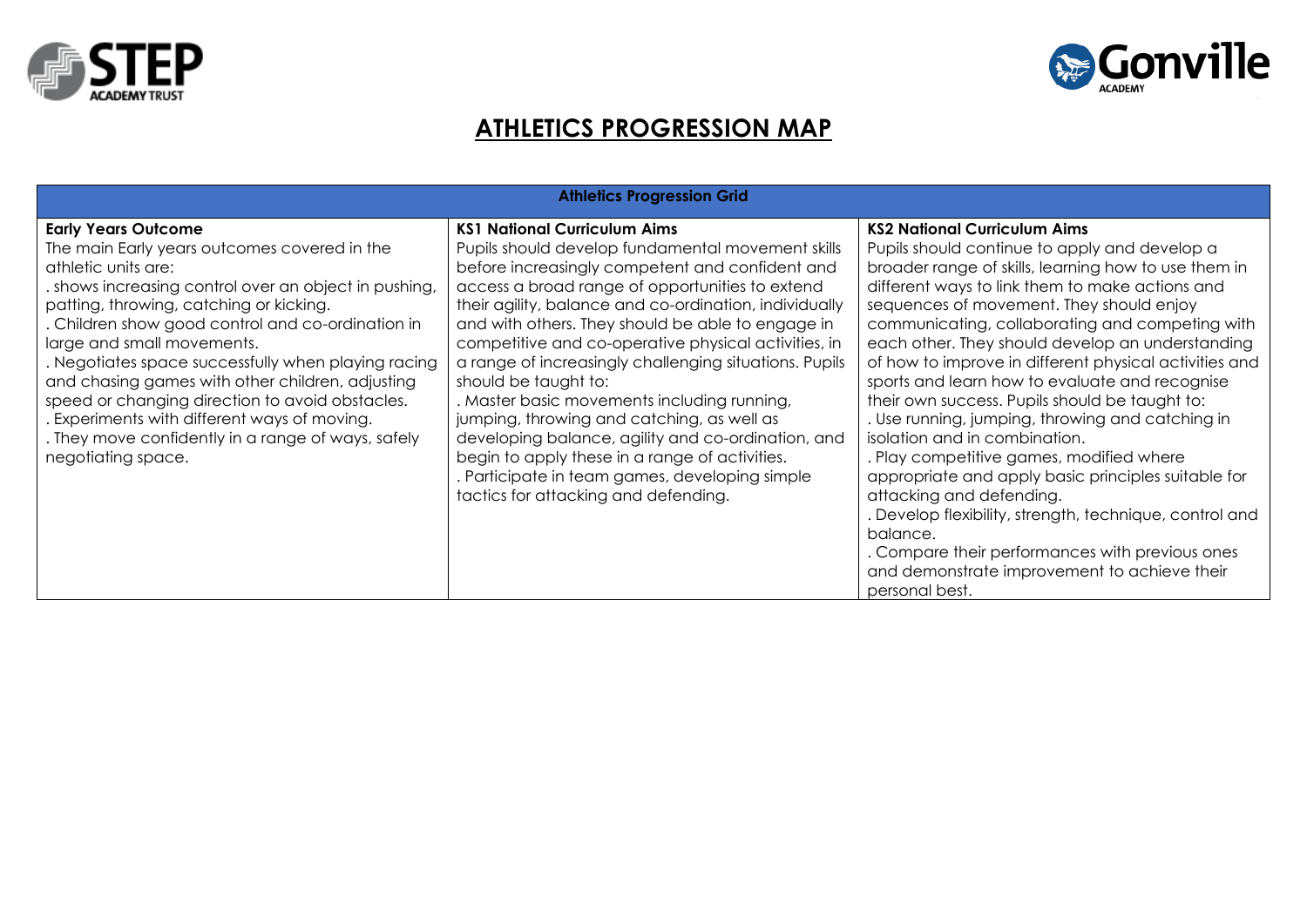



| <b>EYFS</b>                                                       | Year 1                                                                                                                                                                                                                                                                                                                   | Year <sub>2</sub>                                                                                                                                                                                                                                                                                                                                                                                                           | Year <sub>3</sub>                                                                                                                                                                                       | Year 4                                                                                                                                                                                                             | Year 5                                                                                                                                                                                                                                                                      | Year 6                                                                                                                                                                                                          |
|-------------------------------------------------------------------|--------------------------------------------------------------------------------------------------------------------------------------------------------------------------------------------------------------------------------------------------------------------------------------------------------------------------|-----------------------------------------------------------------------------------------------------------------------------------------------------------------------------------------------------------------------------------------------------------------------------------------------------------------------------------------------------------------------------------------------------------------------------|---------------------------------------------------------------------------------------------------------------------------------------------------------------------------------------------------------|--------------------------------------------------------------------------------------------------------------------------------------------------------------------------------------------------------------------|-----------------------------------------------------------------------------------------------------------------------------------------------------------------------------------------------------------------------------------------------------------------------------|-----------------------------------------------------------------------------------------------------------------------------------------------------------------------------------------------------------------|
| <b>Health &amp; Fitness</b>                                       |                                                                                                                                                                                                                                                                                                                          |                                                                                                                                                                                                                                                                                                                                                                                                                             |                                                                                                                                                                                                         |                                                                                                                                                                                                                    |                                                                                                                                                                                                                                                                             |                                                                                                                                                                                                                 |
| Describe how the body<br>feels when still and when<br>exercising. | Describe how the body<br>feels before and after<br>exercise.<br>Carry and place<br>equipment safely.                                                                                                                                                                                                                     | Recognise and describe<br>how the body feels during<br>and after different<br>physical activities.<br>Explain what they need to<br>stay healthy.                                                                                                                                                                                                                                                                            | Recognise and describe<br>the effects of exercise on<br>the body.<br>Know the importance of<br>strength and flexibility for<br>physical activity.<br>Explain why it is important<br>to warm up and cool | Describe how the body<br>reacts at different times<br>and how this affects<br>performance.<br>Explain why exercise is<br>good for your health.<br>Know some reasons for<br>warming up and cooling                  | Know and understand the<br>reasons for warming up<br>and cooling down.<br>Explain some safety<br>principles when preparing<br>for and during exercise.                                                                                                                      | Understand the<br>importance of warming<br>up and cooling down.<br>Carry out warm-ups and<br>cool-downs safely and<br>effectively.<br>Understand why exercise<br>is good for health, fitness                    |
|                                                                   |                                                                                                                                                                                                                                                                                                                          |                                                                                                                                                                                                                                                                                                                                                                                                                             | down.                                                                                                                                                                                                   | down.                                                                                                                                                                                                              |                                                                                                                                                                                                                                                                             | and wellbeing.<br>Know ways they can<br>become healthier.                                                                                                                                                       |
|                                                                   |                                                                                                                                                                                                                                                                                                                          |                                                                                                                                                                                                                                                                                                                                                                                                                             | <b>Running</b>                                                                                                                                                                                          |                                                                                                                                                                                                                    |                                                                                                                                                                                                                                                                             |                                                                                                                                                                                                                 |
| Run in different ways for a<br>variety of purposes.               | Vary their pace and<br>speed when running.<br>Run with a basic<br>technique over different<br>distances.<br>Show good posture and<br>balance.<br>Jog and sprint in a straight<br>line.<br>Change direction when<br>jogging and sprinting.<br>Maintain control as they<br>change direction when<br>jogging and sprinting. | Run at different paces,<br>describing the different<br>paces.<br>Use a variety of different<br>stride lengths.<br>Travel at different speeds.<br>Begin to select the most<br>suitable pace and speed<br>for distance.<br>Vary the speed and<br>direction in which they<br>are travelling.<br>Run with basic techniques<br>following a curved line.<br>Be able to maintain and<br>control a run over<br>different distances. | Identify and demonstrate<br>how different techniques<br>can affect their<br>performance.<br>Focus on their arm and<br>leg action.<br>Begin to combine running<br>with jumping over hurdles.             | Confidently demonstrate<br>an improved technique<br>for sprinting.<br>Perform a relay, focusing<br>on the baton changeover<br>technique.<br>Develop a fluent<br>changeover.<br>Speed up and slow down<br>smoothly. | Identify their reaction<br>times when performing a<br>sprint start.<br>Accelerate from a variety<br>of different starting<br>positions.<br>Confidently and<br>independently select the<br>most appropriate pace<br>for different distances and<br>different parts of a run. | Build up speed quickly for<br>a sprint finish.<br>Use their preferred leg<br>when running over<br>hurdles.<br>Accelerate to pass other<br>competitors<br>Work as a team to<br>competitively perform a<br>relay. |
| Jumping                                                           |                                                                                                                                                                                                                                                                                                                          |                                                                                                                                                                                                                                                                                                                                                                                                                             |                                                                                                                                                                                                         |                                                                                                                                                                                                                    |                                                                                                                                                                                                                                                                             |                                                                                                                                                                                                                 |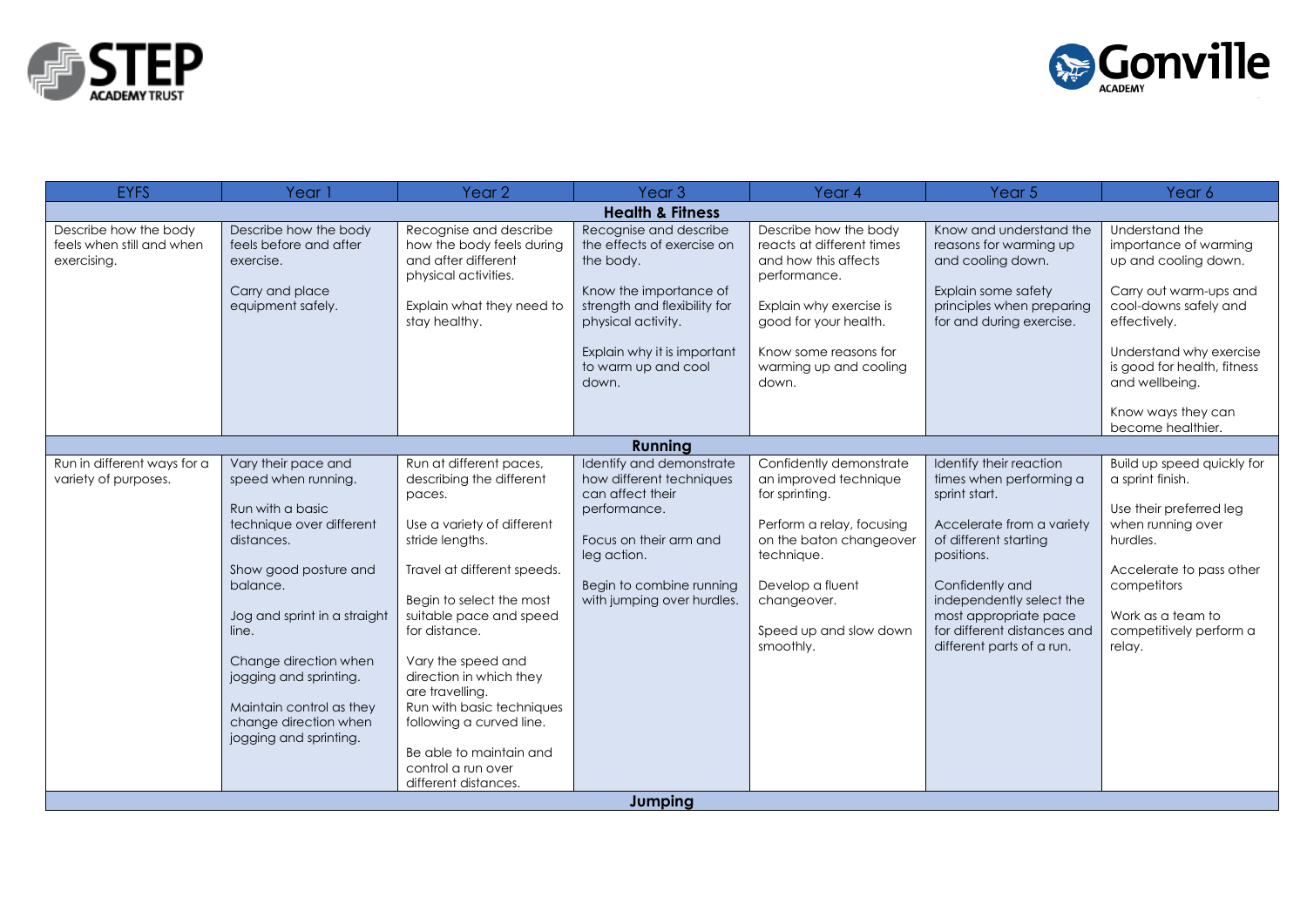



| standing position with<br>flight phase for the<br>Land safely and with<br>accuracy and control.<br>standing long jump.<br>Investigate different<br>jumping techniques.<br>control.<br>Investigate the best jumps<br>Land safely with control.<br>to cover different<br>Work with a partner to<br>develop the control of<br>distances.                                                                                                                                                                                                                                                                                                                                                                                                                                                                                                                      | Land safely and with<br>control.<br>Develop and improve<br>their techniques for<br>jumping for height and                                                                                    |  |  |  |  |
|------------------------------------------------------------------------------------------------------------------------------------------------------------------------------------------------------------------------------------------------------------------------------------------------------------------------------------------------------------------------------------------------------------------------------------------------------------------------------------------------------------------------------------------------------------------------------------------------------------------------------------------------------------------------------------------------------------------------------------------------------------------------------------------------------------------------------------------------------------|----------------------------------------------------------------------------------------------------------------------------------------------------------------------------------------------|--|--|--|--|
| their jumps.<br>Choose the most<br>appropriate jumps to<br>cover different distances.                                                                                                                                                                                                                                                                                                                                                                                                                                                                                                                                                                                                                                                                                                                                                                      | distance and support<br>others in improving their<br>performance.<br>Perform and apply<br>different types of jumps in<br>other contexts.                                                     |  |  |  |  |
| <b>Throwing</b>                                                                                                                                                                                                                                                                                                                                                                                                                                                                                                                                                                                                                                                                                                                                                                                                                                            |                                                                                                                                                                                              |  |  |  |  |
| Throw with greater control<br>Roll equipment in different<br>Throw different types of<br>Perform a pull throw.<br>Perform a fling throw.<br>Throw underarm and<br>equipment in different<br>and accuracy.<br>ways.<br>overarm.<br>ways, for accuracy and<br>Measure the distance of<br>Throw a variety of<br>implements using a range<br>Throw Underarm.<br>Throw a ball towards a<br>distance.<br>Show increasing control in<br>their throws.<br>their overarm throw.<br>of throwing techniques.<br>target with increasing<br>Throw an object at a<br>Throw with accuracy at<br>Continue to develop<br>accuracy.<br>techniques to throw for<br>targets of different<br>Measure and record the<br>target.<br>Perform a push throw.<br>Improve the distance they<br>increased distance.<br>distance of their throws.<br>heights.<br>can throw by using more | Develop the technique for<br>the push, pull and fling<br>throw and support others<br>in improving their<br>performance.<br>Accurately measure and<br>record the distance of<br>their throws. |  |  |  |  |
| Continue to develop<br>techniques to throw for<br>Investigate ways to alter<br>Continue to develop<br>power.<br>their throwing technique<br>increased distance.<br>techniques to throw for<br>to achieve greater<br>increased distance.<br>distance.                                                                                                                                                                                                                                                                                                                                                                                                                                                                                                                                                                                                       |                                                                                                                                                                                              |  |  |  |  |
| <b>Compete/Perform</b>                                                                                                                                                                                                                                                                                                                                                                                                                                                                                                                                                                                                                                                                                                                                                                                                                                     |                                                                                                                                                                                              |  |  |  |  |
| Perform learnt skills with<br>Perform learnt skills and<br>Perform and apply skills<br>Consistently perform and<br>Control their body, when<br>Begin to perform learnt<br>skills with some control.<br>techniques with control<br>and techniques with<br>performing a sequence of<br>increasing control.<br>apply skills and<br>techniques with accuracy<br>and confidence.<br>movements.<br>control and accuracy.<br>Engage in competitive<br>Compete against self and<br>and control.<br>activities and team<br>Take part in a range of<br>Participate in simple<br>others.<br>Compete against self and<br>others in a controlled<br>competitive games and<br>Take part in competitive<br>games.<br>games.<br>activities.<br>games with strong<br>manner.                                                                                                | Perform and apply a<br>variety of skills and<br>techniques confidently,<br>consistently and with<br>precision.<br>Take part in competitive<br>games with a strong                            |  |  |  |  |